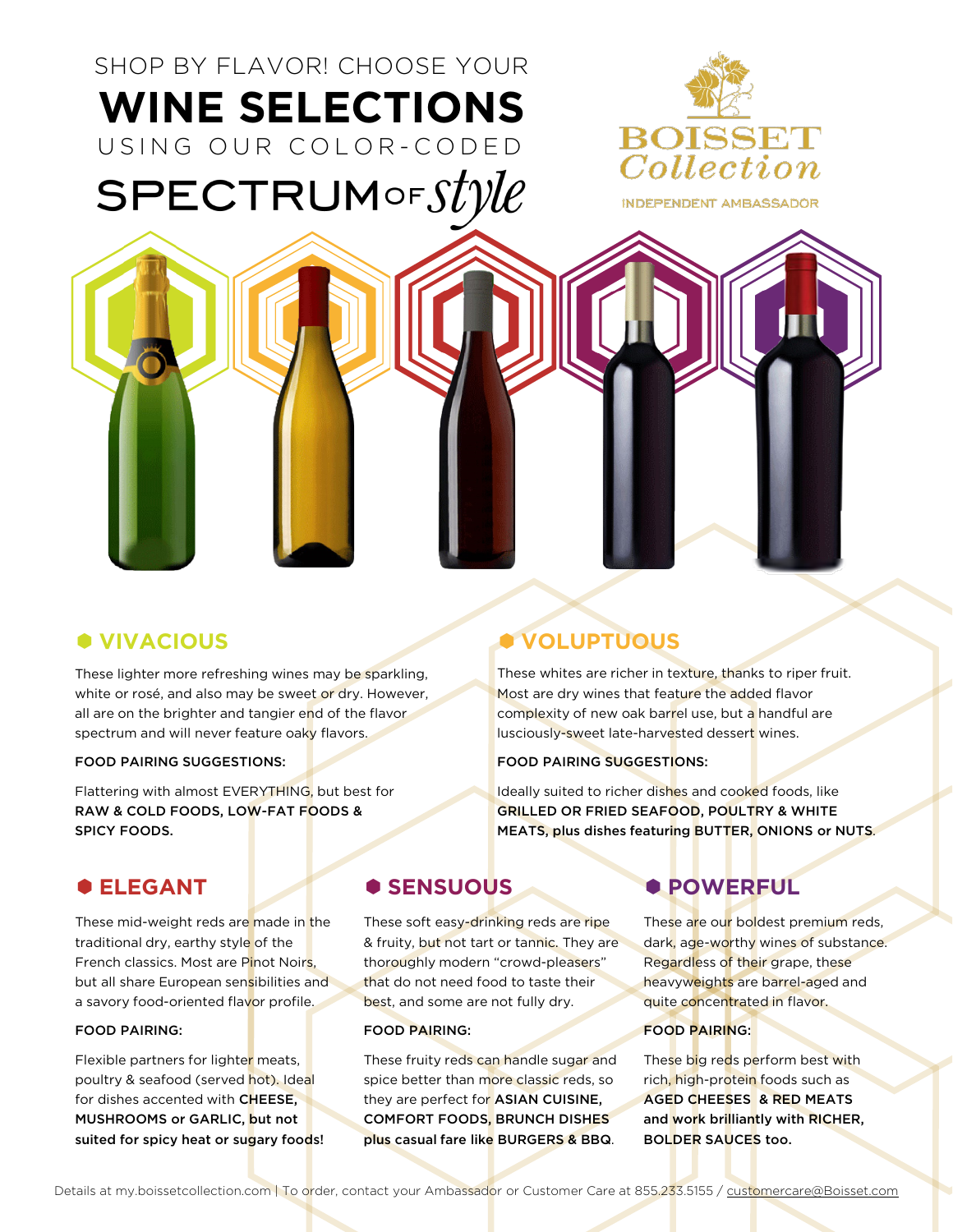

|             | <b>SPARKLING WHITE WINES   Sweetest to Driest</b>                                                                                                | Retail<br>Price     | Member<br>Price        |
|-------------|--------------------------------------------------------------------------------------------------------------------------------------------------|---------------------|------------------------|
|             | • French Bubbles   Haute Couture "Blanc"   NV France **                                                                                          | \$28.00             | $$22^{.40}$            |
|             | <b>C</b> French Blanc de Blancs   Secret Indulgence "Beau Monde"   NV France *<br>AVAILABLE AS CUSTOM LABEL WINE BY THE CASE   12 bottle minimum | \$22.00<br>\$288.00 | \$17.60<br>\$230.40    |
| $\bullet$   | French Blanc de Blancs   Secret Indulgence "Imaginarium Brut"   NV France **                                                                     | \$28.00             | $$22^{.40}$            |
| ۰           | Sparkling   JCB Nº9 "Brut"   2016 Carneros, CA                                                                                                   | \$75.00             | \$60.00                |
| ۰           | Sparkling   JCB Nº 47 "Brut"   NV Motewadi, India                                                                                                | \$50.00             | \$40.00                |
| 0           | Crémant de Bourgogne   JCB Nº 21 "Brut"   NV Burgundy, France **                                                                                 | \$28.00             | $$22^{.40}$            |
| $\bullet$   | Sparkling   JCB Nº 24 "Brut"   2016 Carneros, CA *<br>AVAILABLE AS CUSTOM LABEL WINE BY THE CASE   12 bottle minimum                             | \$62.00<br>\$792.00 | $$49^{60}$<br>\$633.60 |
| $\bullet$   | Blanc de Blancs   Foreverness "Brut"   2016 Napa Valley, CA *                                                                                    | \$75.00             | \$60.00                |
| 0           | Blanc de Blancs   Raymond "Le Cabaret - Brut"   2016 Napa Valley, CA                                                                             | \$75.00             | \$60.00                |
| $\bullet$   | Crémant de Bourgogne   JCB Caviar "Brut"   NV Burgundy, France **                                                                                | \$45.00             | \$36.00                |
| $\bullet$   | Crémant de Bourgogne   JCB Nº 8 "Brut"   2012 Burgundy, France                                                                                   | \$85.00             | \$68.00                |
| ۰           | Blanc de Blancs   LVE - Legend Vineyard Exclusive   2016 Napa Valley, CA **                                                                      | \$75.00             | \$60.00                |
| 0           | Premier Cru Vintage Champagne   JCB Nº 44 "Brut"   2013 Champagne, France                                                                        | \$75.00             | \$60.00                |
|             | • Vintage Champagne   JCB "GALA - Brut"   2010 Champagne, France<br>(Choice of 3 bottle color options: Solid Gold, Pure Platinum or Ultra Black) | \$125.00            | \$100.00               |
|             | ● Crémant de Bourgogne   JCB Nº 39 "Blanc de Blancs"   2012 Burgundy, France (No Dosage)                                                         | \$85.00             | \$68.00                |
|             | <b>SPARKLING ROSÉ &amp; RED WINES   Sweetest to Driest</b>                                                                                       |                     |                        |
| ۰           | Sparkling Gamay Rosé   JCB French Kiss   NV Beaujolais, France (sweet sparkling rosé) *                                                          | \$26.00             | \$20.80                |
| $\bullet$ . | Sparkling Gamay   JCB French Kiss   NV Beaujolais, France (sweet sparkling red) *                                                                | \$26.00             | \$20.80                |
| ۰           | Sparkling Rosé   Haute Couture "French Bubbles"   NV France **                                                                                   | \$25.00             | \$20.00                |
| ۰           | Sparkling Syrah   Wattle Creek   2018 Alexander Valley, CA (dry sparkling red)                                                                   | \$48.00             | \$38.40                |
| ۰           | Sparkling Rosé   Legend Vineyard Exclusive "LVE"   2016 France **                                                                                | \$25.00             | \$20.00                |
| $\bullet$   | Crémant de Bourgogne Rosé   JCB Nº69 "Brut Rosé"   NV Burgundy, France **                                                                        | \$30.00             | \$24.00                |
|             | ● 1.5L MAGNUM Crémant de Bourgogne Rosé   JCB Nº69 "Brut Rosé"   NV Burgundy, France **                                                          | \$80.00             | \$64.00                |
|             | 1.5L MAGNUM Champagne   JCB "GALA - Brut Rosé"   NV Champagne, France                                                                            | \$270.00            | \$216.00               |

FIND YOUR WINE STYLE:  $\bullet$  VIVACIOUS  $\bullet$  VOLUPTUOUS  $\bullet$  ELEGANT  $\bullet$  SENSUOUS  $\bullet$  POWERFUL

Bold Text: Our Flagship Wines \* Available exclusively through our website \*\* May be available in select restaurants & retail outlets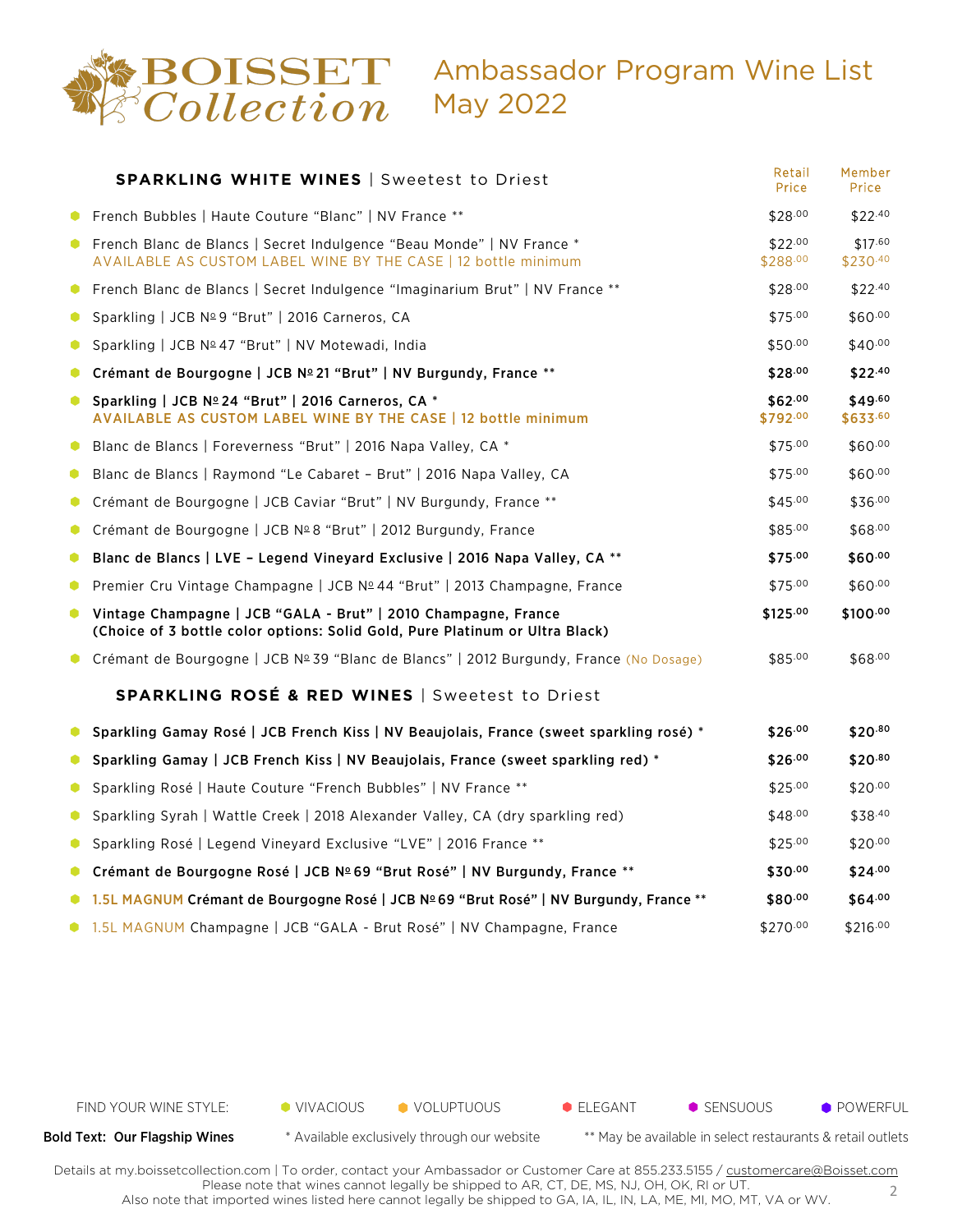

## Ambassador Program Wine List May 2022

|           | <b>ROSÉ WINES</b>   Sweetest to Driest                                                                                                         | Retail<br>Price     | Member<br>Price     |
|-----------|------------------------------------------------------------------------------------------------------------------------------------------------|---------------------|---------------------|
|           | Rosé   Wattle Creek   2020 California*<br><b>AVAILABLE AS CUSTOM LABEL WINE BY THE CASE   12 bottle minimum</b>                                | \$20.00<br>\$288.00 | \$16.00<br>\$230.40 |
| ۰         | French Rosé   La Vie by LVE   NV France ** (12 pack of 250ml cans = equivalent to 4 bottles)                                                   | \$65.00             | \$52.00             |
| $\bullet$ | Pinot Noir Rosé   Bouchard Aîné & Fils "Héritage du Conseiller"   2019 France **                                                               | \$17.00             | \$13.60             |
| $\bullet$ | French Rosé   Legend Vineyard Exclusive "LVE"   NV France **                                                                                   | \$25.00             | \$20.00             |
| $\bullet$ | Rosé of Pinot Noir   DeLoach   2021 Sonoma Coast, CA *                                                                                         | \$30.00             | \$24.00             |
|           | Côtes de Provence Rosé   JCB Nº 5   Provence, France *                                                                                         | \$35.00             | \$28.00             |
|           | <b>FRENCH WHITE BURGUNDY - REGIONAL &amp; VILLAGE   Lightest to Richest</b>                                                                    |                     |                     |
| 0         | Chablis   Domaine Pagnier   2019 Burgundy, France (Chardonnay) *                                                                               | \$50.00             | $$40^{.00}$         |
| $\bullet$ | Pouilly-Fuissé   Bouchard Aîné & Fils   2020 Burgundy, France (Chardonnay) **                                                                  | \$42.00             | \$33.60             |
| ۰         | Bourgogne   Jean-Claude Boisset "Les Ursulines"   2018 Burgundy, France (Chardonnay) **                                                        | \$35.00             | \$28.00             |
| ۰         | Marsannay   Jean-Claude Boisset   2018 Burgundy, France (Chardonnay) **                                                                        | \$38.00             | \$30.40             |
| 0         | Bourgogne Chardonnay   Dom. de la Vougeraie "Terres de Famille"   2018 Burgundy, France **                                                     | \$53.00             | \$42.40             |
| ۰         | Savigny-lès-Beaune   Dom. de la Vougeraie   2018 Burgundy, France (Chardonnay) **                                                              | \$69.00             | \$55.20             |
|           | Chassagne-Montrachet   Bouchard Aîné & Fils   2018 Burgundy, France (Chardonnay) **                                                            | \$92.00             | \$73.60             |
|           | <b>FRENCH WHITE BURGUNDY - PREMIER CRU &amp; GRAND CRU   Lightest to Richest</b>                                                               |                     |                     |
| ۰         | Beaune Premier Cru   Bouchard Aîné & Fils "Les Marconnets"  <br>2018 Burgundy, France (Chardonnay) **                                          | \$87.00             | \$69.60             |
|           | St. Aubin Premier Cru   Jean-Claude Boisset "Sur Gamay"  <br>2017 Burgundy, France (Chardonnay) **                                             | \$78.00             | \$62.40             |
|           | ● Meursault Premier Cru   Bouchard Aîné & Fils "Le Porusot"  <br>2016 Burgundy, France (Chardonnay) **                                         | \$145.00            | \$116.00            |
|           | O Vougeot 1er Cru Monopole   Domaine de la Vougeraie "Clos Blanc de Vougeot"  <br>2018 Burgundy, France (Organic & BioDynamic - Chardonnay) ** | \$193.00            | $$154^{.40}$        |
|           | <b>MORE IMPORTED WHITE WINES</b>   Lightest to Richest                                                                                         |                     |                     |
| 0         | Vouvray   J. Moreau & Fils   2020 Loire Valley, France (Chenin Blanc - Lightly Sweet) **                                                       | \$20.00             | \$16.00             |
|           | Côtes du Rhône   Louis Bernard   2018 Rhône Valley, France (Organic Grenache Blanc Blend) **                                                   | \$20.00             | \$16.00             |
|           | Condrieu   Maison Bouachon "Les Tourrays"   2016 Rhône Valley, France (Viognier) *                                                             | \$95.00             | \$76.00             |
|           |                                                                                                                                                |                     |                     |
|           |                                                                                                                                                |                     |                     |

FIND YOUR WINE STYLE:  $\bullet$  VIVACIOUS  $\bullet$  VOLUPTUOUS  $\bullet$  ELEGANT  $\bullet$  SENSUOUS  $\bullet$  POWERFUL Bold Text: Our Flagship Wines \* Available exclusively through our website \*\* May be available in select restaurants & retail outlets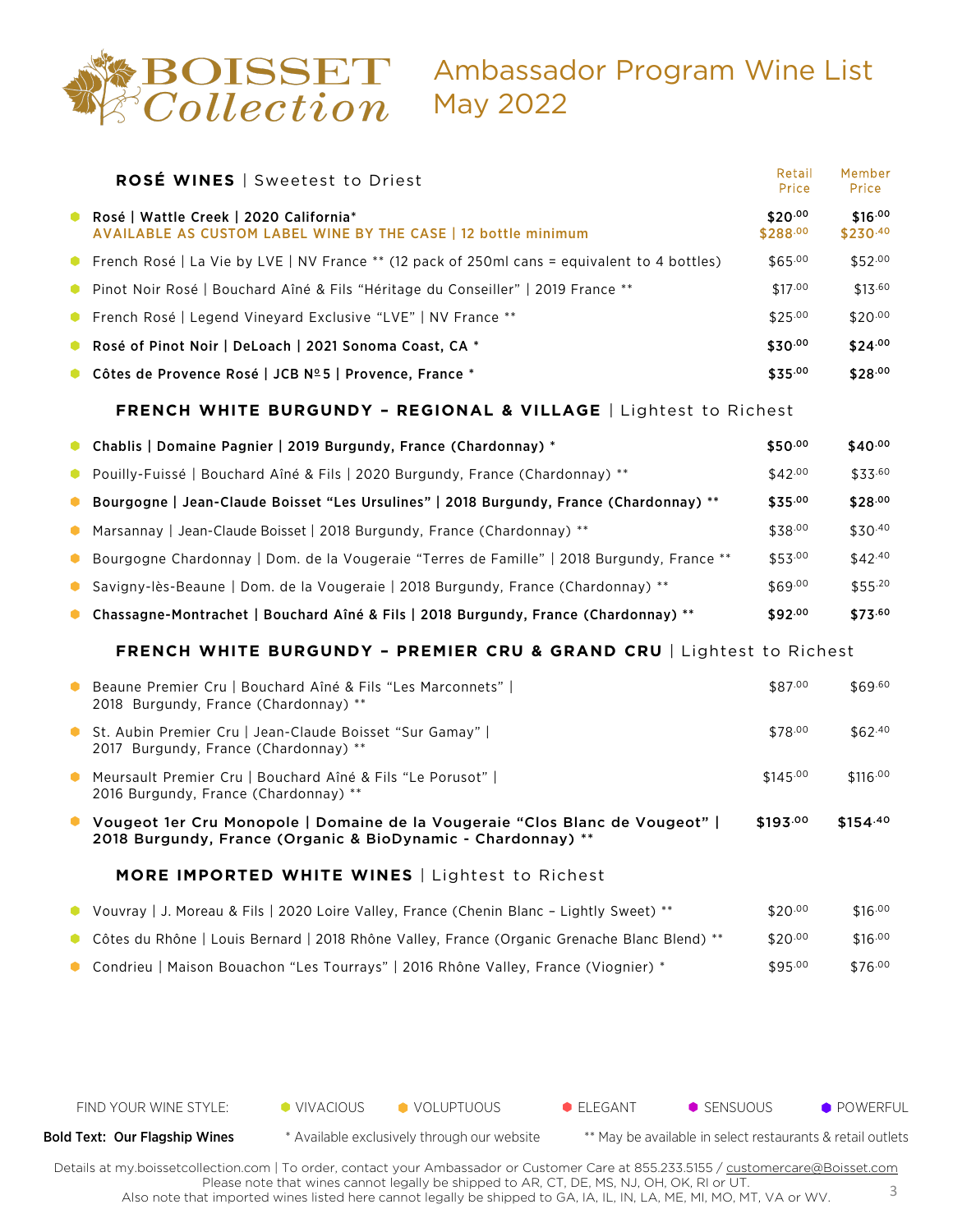

|           | <b>CALIFORNIA CHARDONNAY   Lightest to Richest</b>                                                                                   | Retail<br>Price     | Member<br>Price         |
|-----------|--------------------------------------------------------------------------------------------------------------------------------------|---------------------|-------------------------|
|           | Lockwood   2020 Central Coast, CA **                                                                                                 | \$22.00             | \$17.60                 |
|           | DeLoach   2019 Mendocino County, CA (made with organic grapes) *                                                                     | \$29.00             | \$23.20                 |
| ۰         | Buena Vista "Curated Collection"   2019 Sonoma County, CA *<br><b>AVAILABLE AS CUSTOM LABEL WINE BY THE CASE   12 bottle minimum</b> | \$33.00<br>\$444.00 | \$26.40<br>$$355^{.20}$ |
| ۰         | DeLoach "O.F.S."   2019 Russian River Valley, CA                                                                                     | \$38.00             | \$30.40                 |
|           | Wattle Creek   2019 Russian River Valley, CA *                                                                                       | \$45.00             | \$36.00                 |
|           | JCB Alchemy of Dreams "The Eye"   2018 Russian River Valley, CA *                                                                    | \$42.00             | \$33.60                 |
| ۰         | Raymond "Nostalgic Selection" (throwback anniversary label)   2016 Napa County, CA **                                                | \$25.00             | \$20.00                 |
| ۰         | DeLoach "Green Valley"   2018 Green Valley of Russian River Valley, CA                                                               | \$65.00             | \$52.00                 |
|           | LVE - Legend Vineyard Exclusive   2020 Napa Valley, CA **                                                                            | \$45.00             | \$36.00                 |
|           | Foreverness   2017 Napa Valley, CA *                                                                                                 | \$60.00             | \$48.00                 |
| ۰         | JCB Nº 81   2017 Sonoma Coast, CA                                                                                                    | \$65.00             | \$52.00                 |
| ۰         | DeLoach "Ritchie Vineyard"   2018 Russian River Valley, CA                                                                           | \$54.00             | \$43.20                 |
|           | <b>MORE CALIFORNIA WHITE WINES</b>   Lightest to Richest                                                                             |                     |                         |
|           | • Sauvignon Blanc-Based Blend   Wattle Creek   2019 California *                                                                     | \$20.00             | \$16.00                 |
| 0         | White Pinot Blend   DeLoach "Trilogy"   2021 Russian River Valley, CA * (Blanc, Gris & Noir)                                         | \$35.00             | \$28.00                 |
| $\bullet$ | Old Vines White Blend   DeLoach "Vieilles Vignes"   2021 Russian River Valley, CA *                                                  | \$38.00             | \$30.40                 |
| $\bullet$ | Viognier   Wattle Creek   2020 Alexander Valley, CA                                                                                  | \$32.00             | \$25.60                 |
|           | Muscat-Riesling Blend   Frenchie "Celebration"   2020 California * (Lightly Sweet)                                                   | \$32.00             | \$25.60                 |
|           | Roussanne   Buena Vista   2019 Bennett Valley, CA                                                                                    | \$42.00             | \$33.60                 |



Bold Text: Our Flagship Wines \* Available exclusively through our website \*\* May be available in select restaurants & retail outlets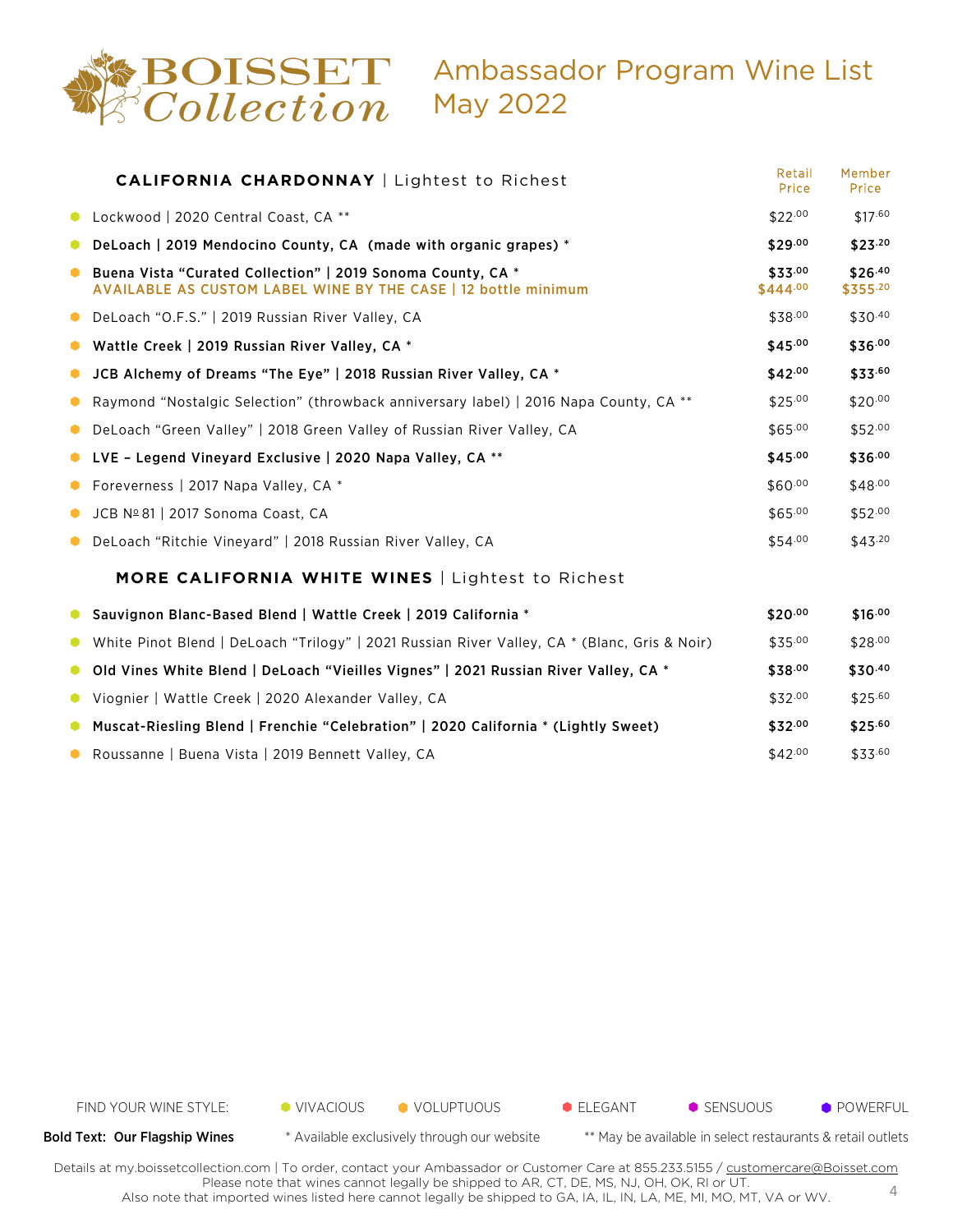

## Ambassador Program Wine List May 2022

|    | <b>FRENCH RED BURGUNDY - REGIONAL &amp; VILLAGE   Lightest to Richest</b>                                                | Retail<br>Price | Member<br>Price              |
|----|--------------------------------------------------------------------------------------------------------------------------|-----------------|------------------------------|
|    | Bourgogne   Jean-Claude Boisset "Les Ursulines"   2018 Burgundy, France (Pinot Noir) **                                  | \$30.00         | \$24.00                      |
|    | Fixin   Bouchard Aîné & Fils "La Mazière"   2017 Burgundy, France (Pinot Noir) **                                        | \$58.00         | \$46.40                      |
|    | Marsannay   Jean-Claude Boisset   2017 Burgundy, France (Pinot Noir) **                                                  | \$55.00         | $$44^{.00}$                  |
|    | Bourgogne Pinot Noir   Dom. de la Vougeraie "Terres de Famille"   2018 Burgundy, France **                               | \$53.00         | \$42.40                      |
|    | Chambolle-Musigny   Jean-Claude Boisset   2017 Burgundy, France (Pinot Noir) **                                          | \$102.00        | \$81.60                      |
|    | Volnay   Dom. de la Vougeraie   2018 Burgundy, France (Pinot Noir) **                                                    | \$126.00        | \$100.80                     |
|    | Gevrey-Chambertin   Bouchard Aîné & Fils   2017 Burgundy, France (Pinot Noir) **                                         | \$90.00         | \$72.00                      |
|    | Vosne-Romanée   Jean-Claude Boisset "Les Jacquines"   2018 Burgundy, France (Pinot Noir) **                              | \$115.00        | \$92.00                      |
|    | Pommard   Dom. de la Vougeraie "Les Petits Noizons"   2018 Burgundy, France (Pinot Noir) **                              | \$97.00         | \$77.60                      |
|    | <b>FRENCH RED BURGUNDY - PREMIER CRU &amp; GRAND CRU   Lightest to Richest</b>                                           |                 |                              |
|    | ● Savigny-lès-Beaune Premier Cru   Domaine de la Vougeraie "Les Marconnets"  <br>2018 Burgundy, France (Pinot Noir) **   | \$93.00         | \$74.40                      |
|    | • Beaune Premier Cru   Jean-Claude Boisset "Les Grèves"  <br>2017 Burgundy, France (Pinot Noir) **                       | \$114.00        | \$68.00                      |
| ۰  | Aloxe-Corton Premier Cru   Jean-Claude Boisset "Les Valozières"  <br>2018 Burgundy, France (Pinot Noir) **               | \$85.00         | \$68.00                      |
|    | ● Nuits-St-Georges Premier Cru   Domaine de la Vougeraie "Les Corvées Pagets"  <br>2014 Burgundy, France (Pinot Noir) ** | \$127.00        | \$101.60                     |
|    | ● Nuits-St-Georges Premier Cru   Domaine de la Vougeraie "Les Damodes"  <br>2016 Burgundy, France (Pinot Noir) **        | \$130.00        | \$104.00                     |
|    | Corton - Le Clos du Roi Grand Cru   Domaine de la Vougeraie  <br>2018 Burgundy, France (Pinot Noir) **                   | \$281.00        | <b>NO</b><br><b>DISCOUNT</b> |
|    | Clos de Vougeot Grand Cru   Domaine de la Vougeraie  <br>2018 Burgundy, France (Pinot Noir) **                           | \$337.00        | <b>NO</b><br><b>DISCOUNT</b> |
|    | • 1.5L MAGNUM Clos de Vougeot Grand Cru   Domaine de la Vougeraie  <br>2018 Burgundy, France (Pinot Noir) **             | \$720.00        | NO.<br><b>DISCOUNT</b>       |
|    | <b>MORE FRENCH RED WINES</b>   Lightest to Richest                                                                       |                 |                              |
| 0  | Côtes du Rhône   Louis Bernard   2018 Rhône Valley, France (Organic Grenache Blend) **                                   | \$20.00         | \$16.00                      |
| U. | St. Chinian   Fortant "Grands Terroirs"   2017 Languedoc, France (Syrah based blend) **                                  | \$28.00         | \$22.40                      |
|    | Gigondas   Maison Bouachon "Duc de Montfort"   2016 Rhône Valley, France *<br>(Grenache based blend)                     | \$45.00         | \$36.00                      |
|    | Châteauneuf-du-Pape   Maison Bouachon "Dédication"   2017 Rhône Valley, France *<br>(Grenache based blend)               | \$78.00         | \$62.40                      |
|    |                                                                                                                          |                 |                              |

FIND YOUR WINE STYLE:  $\bullet$  VIVACIOUS  $\bullet$  VOLUPTUOUS  $\bullet$  ELEGANT  $\bullet$  SENSUOUS  $\bullet$  POWERFUL

Bold Text: Our Flagship Wines \* Available exclusively through our website \*\* May be available in select restaurants & retail outlets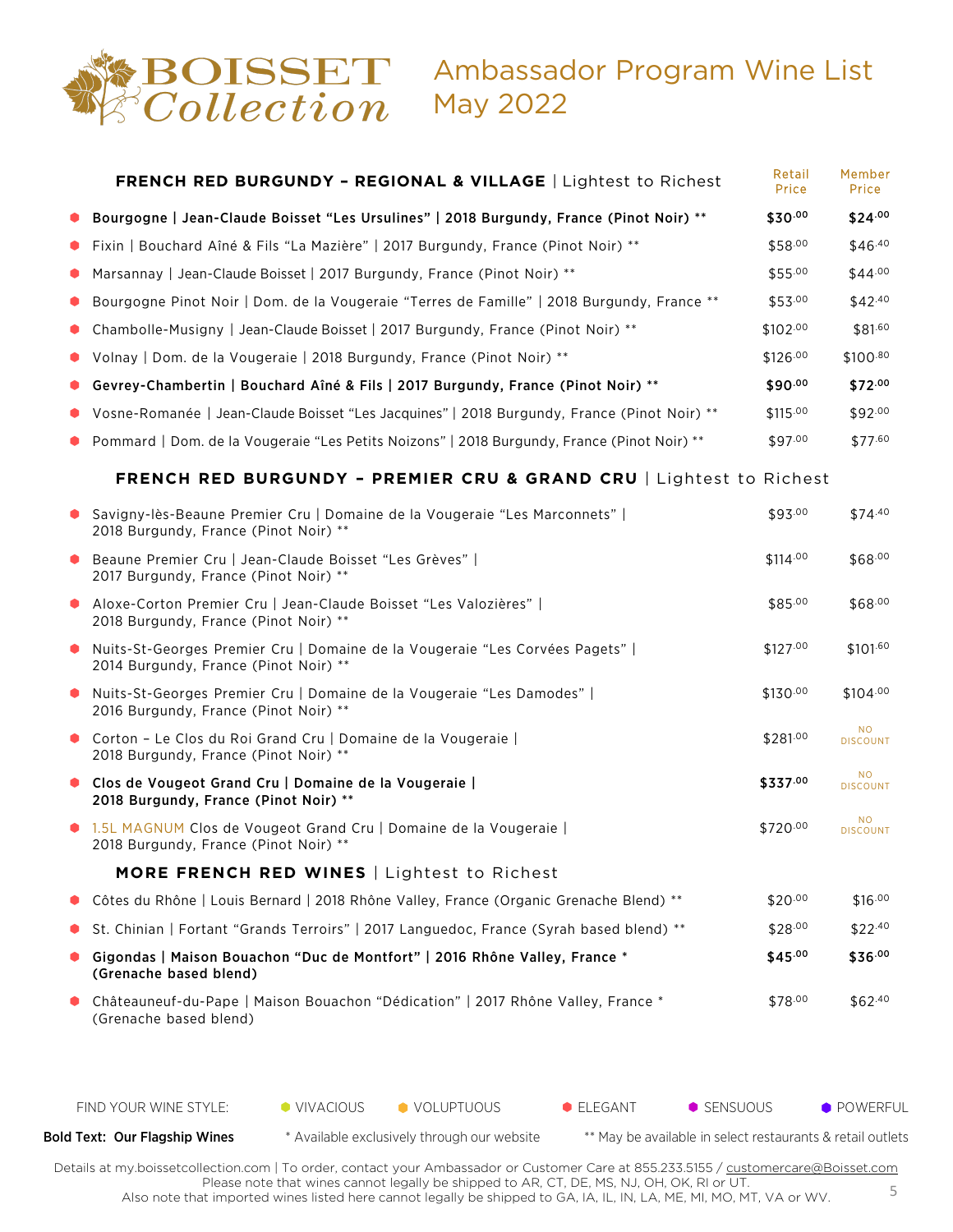

## Ambassador Program Wine List May 2022

| <b>CALIFORNIA PINOT NOIR   Lightest to Richest</b>                                                                     | Retail<br>Price             | Member<br>Price         |
|------------------------------------------------------------------------------------------------------------------------|-----------------------------|-------------------------|
| • Wattle Creek   2020 California *                                                                                     | $$24^{.00}$                 | \$19.20                 |
| • DeLoach   2019 Marin County, CA                                                                                      | \$45.00                     | \$36.00                 |
| $\bullet$ JCB Nº12   2019 Sonoma County, CA *<br><b>AVAILABLE AS CUSTOM LABEL WINE BY THE CASE   12 bottle minimum</b> | $$42^{.00}$<br>$$552^{.00}$ | \$33.60<br>$$441^{.60}$ |
| • DeLoach   2016 Santa Lucia Highlands, CA *                                                                           | \$50.00                     | $$40^{.00}$             |
| • DeLoach "Stubbs Vineyard"   2019 Marin County, CA *                                                                  | \$55.00                     | $$44^{.00}$             |
| $\bullet$ JCB Nº 37   2018 Marin County, CA                                                                            | \$65.00                     | $$52^{.00}$             |
| • JCB Alchemy of Dreams "Five Senses"   2018 Sonoma Coast, CA *                                                        | \$60.00                     | \$48.00                 |
| • DeLoach   2017 Anderson Valley, CA *                                                                                 | \$55.00                     | $$44^{.00}$             |
| • DeLoach "Pennacchio Vineyard"   2014 Russian River Valley, CA                                                        | \$65.00                     | $$52^{.00}$             |
| $\bullet$ JCB Nº 6   2018 Russian River Valley, CA                                                                     | \$75.00                     | \$60.00                 |
| ● Buena Vista "Private Reserve"   2019 Sonoma County, CA                                                               | \$70.00                     | \$56.00                 |
| • DeLoach "Estate"   2016 Russian River Valley, CA **                                                                  | \$72.00                     | \$57.60                 |
| <b>MORE CALIFORNIA RED VARIETIES</b>   Lightest to Richest                                                             |                             |                         |

| • Merlot   Wattle Creek   2020 California *                                                                                     | \$24.00             | \$19.20             |
|---------------------------------------------------------------------------------------------------------------------------------|---------------------|---------------------|
| ● Petite Sirah   Buena Vista "The Deputy"   2019 California *<br>AVAILABLE AS CUSTOM LABEL WINE BY THE CASE   12 bottle minimum | \$30.00<br>\$408.00 | \$24.00<br>\$326.40 |
| • Grenache   Wattle Creek   2019 Sonoma County, CA                                                                              | \$49.00             | \$39.20             |



Bold Text: Our Flagship Wines \* Available exclusively through our website \*\* May be available in select restaurants & retail outlets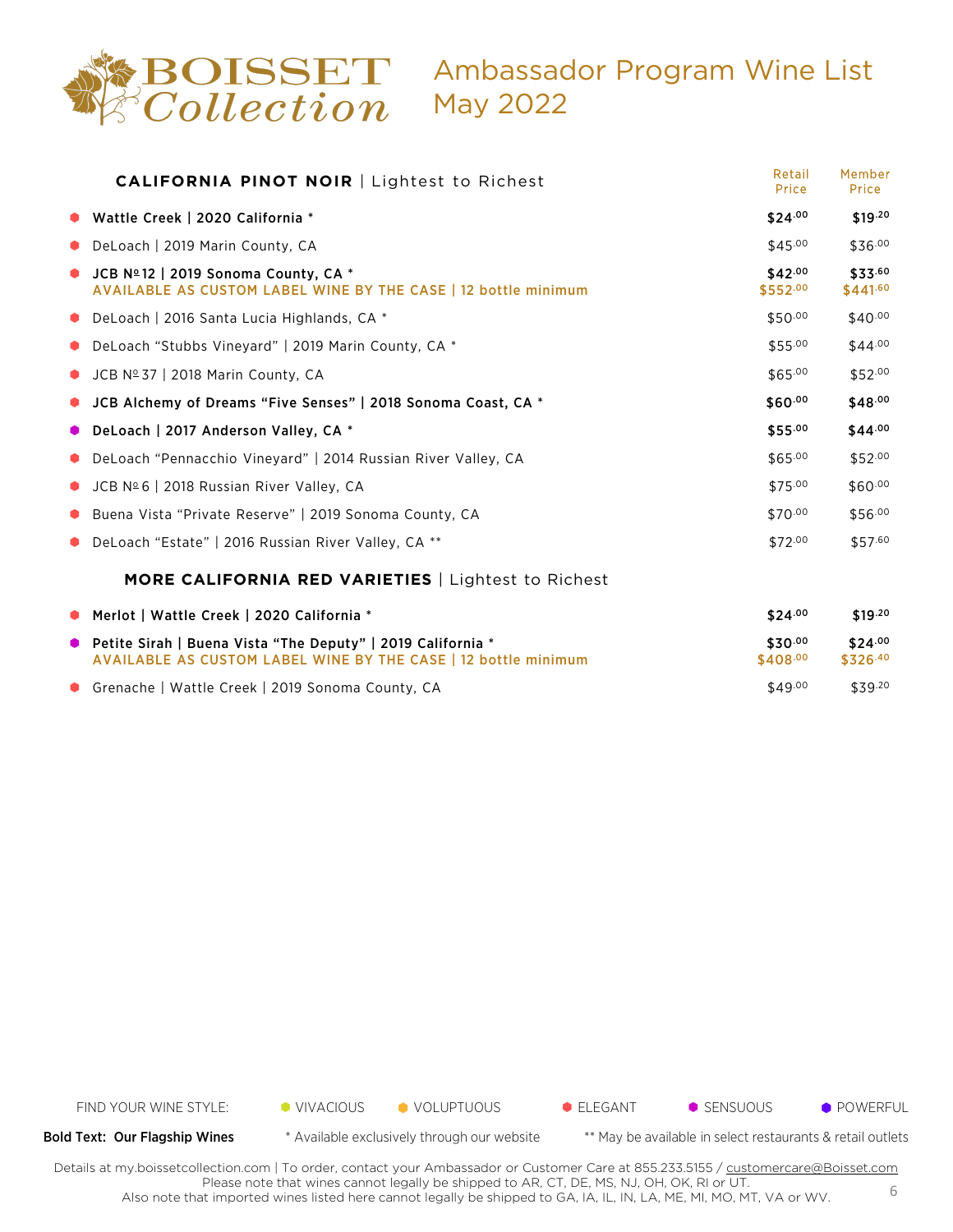

|           | <b>CALIFORNIA ZINFANDEL   Lightest to Richest</b>                                                                                           | Retail<br>Price     | Member<br>Price                     |
|-----------|---------------------------------------------------------------------------------------------------------------------------------------------|---------------------|-------------------------------------|
|           | Buena Vista "The Deputy"   2019 California *                                                                                                | \$30.00             | \$24.00                             |
|           | Buena Vista   2016 Alexander Valley, CA *                                                                                                   | \$50.00             | \$40.00                             |
|           | Wattle Creek   2017 Dry Creek Valley, CA                                                                                                    | \$40.00             | \$32.00                             |
|           | DeLoach "Saitone Vineyard"   2018 Russian River Valley, CA                                                                                  | \$55.00             | \$40.00                             |
|           | Wattle Creek   2017 Rockpile, CA                                                                                                            | \$50.00             | \$40.00                             |
|           | <b>CALIFORNIA RED BLENDS</b>   Lightest to Richest                                                                                          |                     |                                     |
|           | Red Blend   Wattle Creek   2020 California *                                                                                                | \$20.00             | \$16.00                             |
| υ.        | Red Blend   Frenchie "Collage"   2019 California *                                                                                          | \$30.00             | \$24.00                             |
| 0         | Red Blend   Buena Vista "The Countess"   2019 Sonoma County, CA *                                                                           | \$32.00             | \$25.60                             |
|           | Syrah-Cabernet Sauvignon   Wattle Creek   2017 Alexander Valley, CA *                                                                       | \$45.00             | \$36.00                             |
|           | Merlot-Petite Sirah   Legend Vineyard Exclusive "LVE"   2019 Napa Valley, CA                                                                | \$58.00             | \$46.40                             |
|           | Cabernet Sauvignon Blend   JCB Alchemy of Dreams "Femininity"   2018 Napa Valley, CA *                                                      | \$48.00             | \$38.40                             |
|           | Red Blend   Buena Vista "The Sheriff"   2019 Sonoma County, CA **<br><b>AVAILABLE AS CUSTOM LABEL WINE BY THE CASE   12 bot. minimum</b>    | \$50.00<br>\$648.00 | $$40^{.00}$<br>\$518. <sup>40</sup> |
|           | 1.5L MAGNUM Red Blend   Buena Vista "The Sheriff"   2019 Sonoma County, CA                                                                  | \$175.00            | \$140.00                            |
|           | Cabernet Sauvignon Blend   JCB "Enrapture"   2019 Napa Valley, CA                                                                           | \$95.00             | \$76.00                             |
| $\bullet$ | Cabernet Sauvignon Blend   JCB "Crocodile"   2019 Napa Valley, CA<br>(Alternate Label Designs Available While Supplies Last: Snake & Zebra) | \$120.00            | \$96.00                             |
| ۰         | Cabernet Sauvignon Blend   Frenchie "Royale"   2019 Napa Valley, CA                                                                         | \$105.00            | \$84.00                             |
|           | Cabernet Sauvignon Blend   JCB "Leopard"   2019 Napa Valley, CA                                                                             | \$150.00            | \$104.00                            |
|           | Cabernet Sauvignon Blend   Secret Indulgence "Skull Bracelet"   2016 Napa Valley, CA                                                        | \$145.00            | \$116.00                            |
|           | Cabernet Sauvignon Blend   Raymond "Salon Privé"   2015 Napa Valley, CA                                                                     | \$250.00            | $$200^{.00}$                        |



Bold Text: Our Flagship Wines \* Available exclusively through our website \*\* May be available in select restaurants & retail outlets